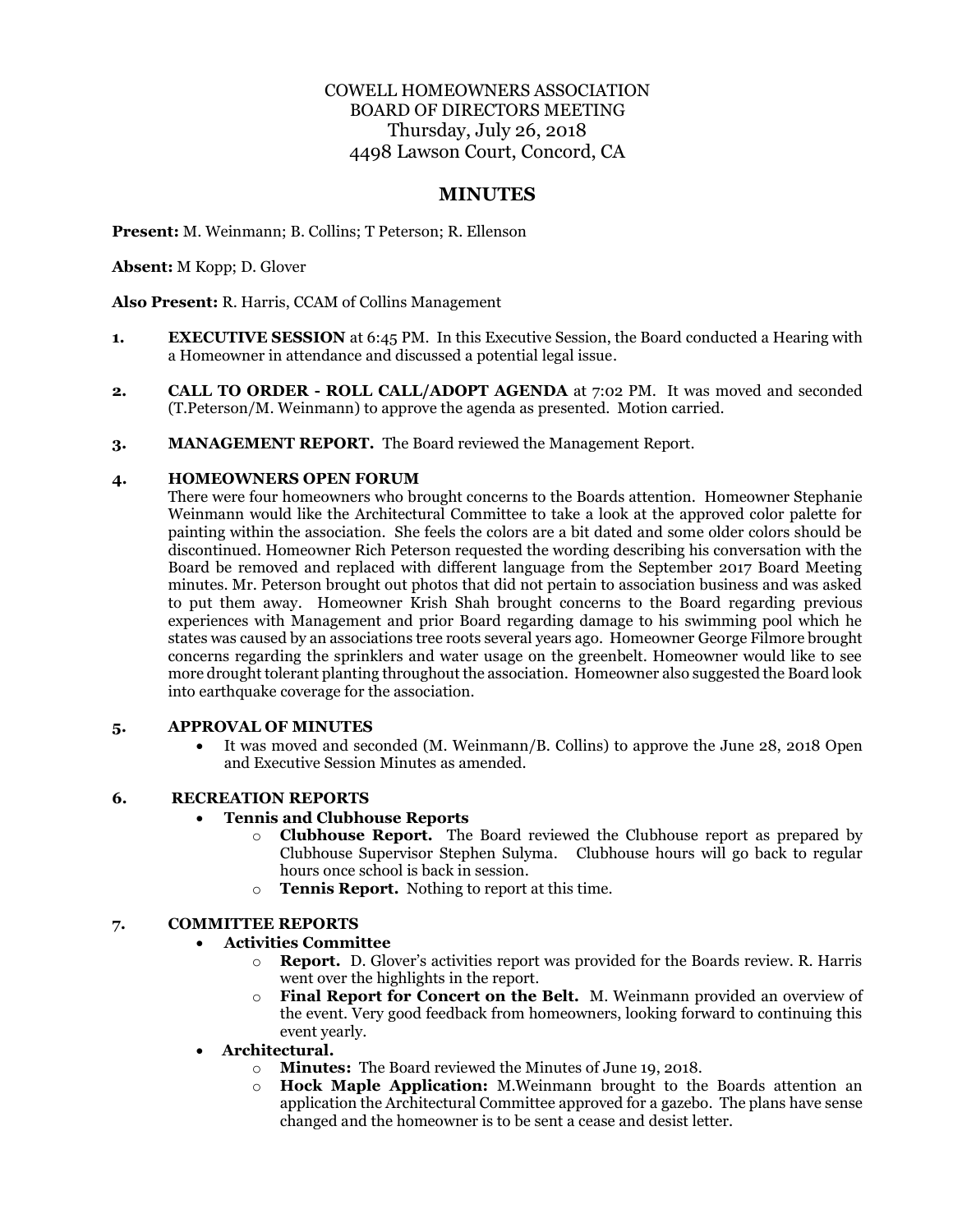- **WCST.** 
	- o **Report**. No report provided this month.
	- o **Minutes**: The Board reviewed the Minutes of June 10, 2018.
- **Landscape**.
	- o **Report:** No report provided this month.
	- o **City of Concord Contract:** T. Peterson provided a copy of the city contract that will be executed for the Ayers/Turtle Creek Rd. renovation project. B. Collins signed the contract at the meeting.
- **Communications.** 
	- o **Report:** The Board reviewed the Communications Committee report. It was recommended by the liaison, R. Ellenson to cancel Neon Pig due to lack of response with ongoing matters.
- **Facilities.** 
	- o **Report:** Report was provided and reviewed by the Board.
- **Rules.** 
	- o **Rules Booklet Update:** Amendment to the Rules booklet for no smoking on the greenbelt was tabled for approval. Management was directed to include this in the annual mailer for 2018.
- **Safety and Security.**
	- o The Board reviewed the draft Minutes from the July 17, 2018 meeting. B.Collins provided an update for the Wildfire Seminar, scheduled for October 14, 208. Neighboring HOA leaders will be invited to attend.
- **Scout Liaison**
	- o No Report.

#### **8. TREASURER'S REPORT**

- **Treasurer's Report.** June Financials were included in the Board packet for the Boards review.
- **Delinquency Report.** The Board reviewed the Delinquency Report in Executive Session.
- **Lien Approval.** There were no new Liens to approve.

#### **9. NEW BUSINESS**

- **WCST Fall Clinic Proposal:** It was MSC (M.Weinmann/T.Peterson) to approve the Fall Clinic for \$2,859.00.
- **Preschool Playground Structure Discussion:** Management was requested to contact the private inspection company to determine what "checklist" they go by when inspecting the playground before the Board can make the determination on removing the structure since the State inspection found nothing to be wrong with the structure during their inspection.
- **Pool Service Contract Proposals:** Pool Contract seems to be working out for now. Board decided to table any contract reviews to a later date if needed.

## **10. GOOD OF THE ORDER**

#### • **Directors' Comments**

- $\circ$  R. Ellenson: A lot of people attended the concert on the greenbelt. Great job.
- o M. Weinmann: Thanked Stephen and Rec Staff for all of their help with the concert.
- o D. Glover: Absent
- o T. Peterson: No comments.
- o M. Kopp: Absent
- o President's Report: Townhall is officially scheduled for Sunday, August 19, 2018 with five (5) candidates. A power point template will be done by R. Ellenson.

## **11. INFORMATIONAL/ANNOUNCEMENTS**

- Task List, Map, Calendar, New Tenants Forms, all in the packet.
- **12. MOTION TO ADJOURN.** It was moved and seconded (B. Collins /M.Weinmann) to adjourn to Executive Session at 8:38 pm. Motion carried. In this Executive Session, the Board discussed the earlier Hearing with the Homeowner, voted to assess Fines for continued violations and reviewed employee matters.